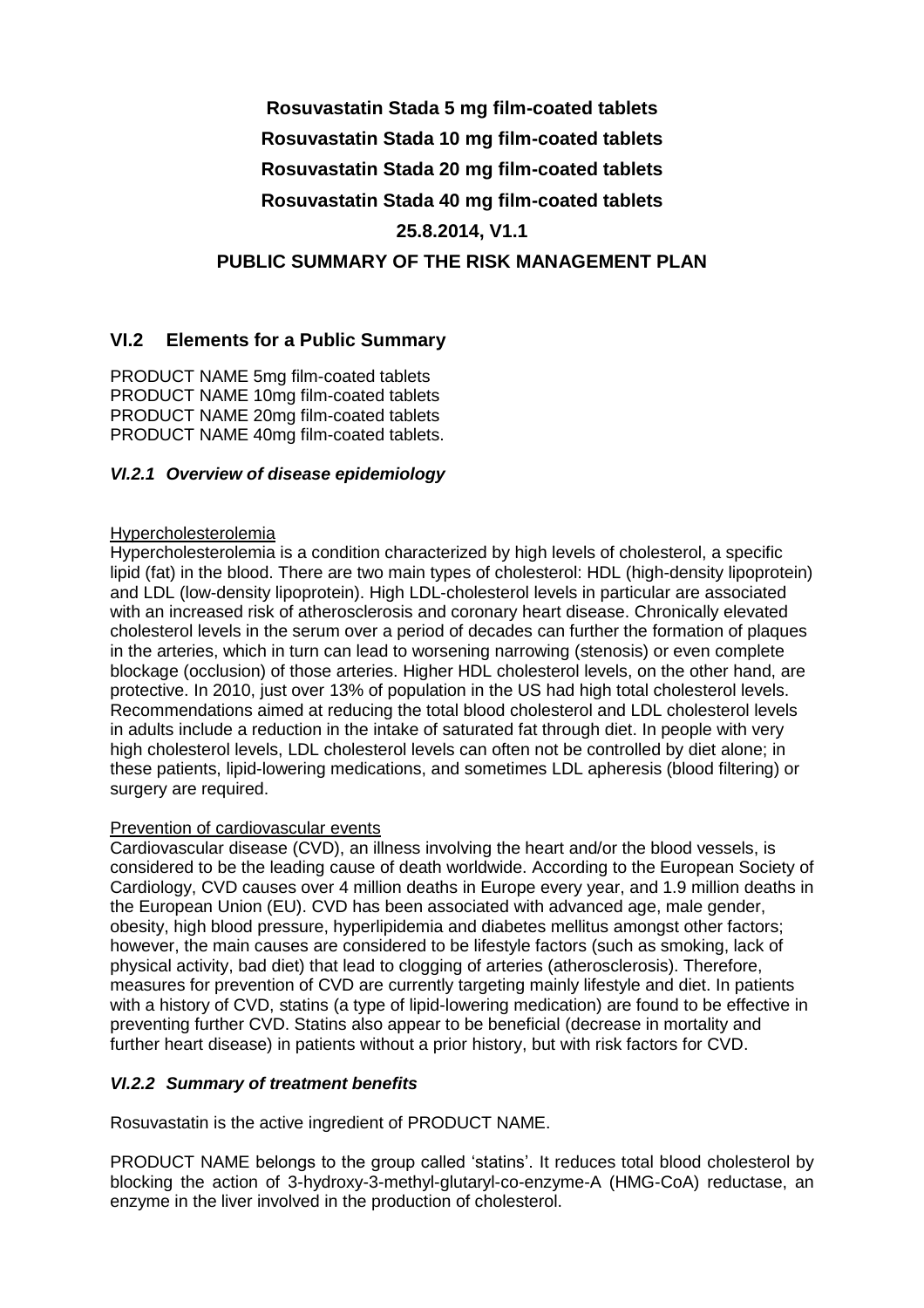PRODUCT NAME is used for the treatment of signs of illness (symptoms) associated with:

- Treatment of high high cholesterol level (hypercholesterolemia)
- Prevention of heart attack, stroke or related health problems (Cardiovascular events)

The use in the treatment of high cholesterol was investigated in one large study, with 435 patients with heterozygous familial hypercholesterolemia. Patients were treated with rosuvastatin from 20 mg to 80 mg. Reduction in the level of cholesterol was measured after 12 weeks following step-wise dose increase to a daily dose of 40 mg. The level of cholesterol (LDL-cholesterol) was reduced by 53 %. In another study with 42 patients treated with similar doses, the mean reduction of LDL-cholesterol reduction was 22 %.

The use for prevention of cardiovascular events was investigated in a study involving 984 patients at low risk for coronary heart disease, but with subclinical atherosclerosis (measurement of 'Carotid Intima Media Thickness' as sign of atherosclerosis). For 2 years, patients were treated with either 40 mg rosuvastatin once daily or with placebo. Rosuvastatin significantly slowed the progression of the 'Carotid Intima Media Thickness' compared to placebo. A further study assessed the effect of rosuvastatin on the occurrence of major atherosclerotic cardiovascular events in 17,802 men. Patients were treated with either 20 mg rosuvastatin once daily or with placebo for 2 years. LDL-cholesterol concentration was reduced by 45 % in the rosuvastatin group compared with the placebo group. Further analyses of high-risk subgroups showed beneficial effects on the end-points cardiovascular death, stroke and myocardial infarction, whereas total mortality was unchanged in these high risk groups.

#### *VI.2.3 Unknowns relating to treatment benefits*

Experience in children younger than 10 years is limited to a small number of children (aged between 8 and 10 years) with familial hypercholesterolemia.

There is no experience in subjects with severe hepatic impairment (Child-Pugh scores above 9).

Animal studies provided limited evidence of reproductive toxicity. If a patient becomes pregnant during use of this product, treatment should be discontinued immediately.

Rosuvastatin is excreted in the milk of rats. There are no data with respect to excretion into breastmilk in humans.

Studies to determine the effect of rosuvastatin on the ability to drive and use machines have not been conducted.

#### *VI.2.4 Summary of safety concerns*

#### **Important identified risks**

| <b>Risk</b>      | What is known                                       | <b>Preventability</b>                                                 |
|------------------|-----------------------------------------------------|-----------------------------------------------------------------------|
| Muscle damage    | Muscle damage may affect<br>up to 1 in 1,000 people | Patients at risk of muscular<br>disease should NOT be                 |
| (Rhabdomyolysis) | treated with PRODUCT<br>NAME.                       | treated with the highest<br>possible dose (40 mg) of<br>rosuvastatin. |
|                  | A risk of muscle damage has                         |                                                                       |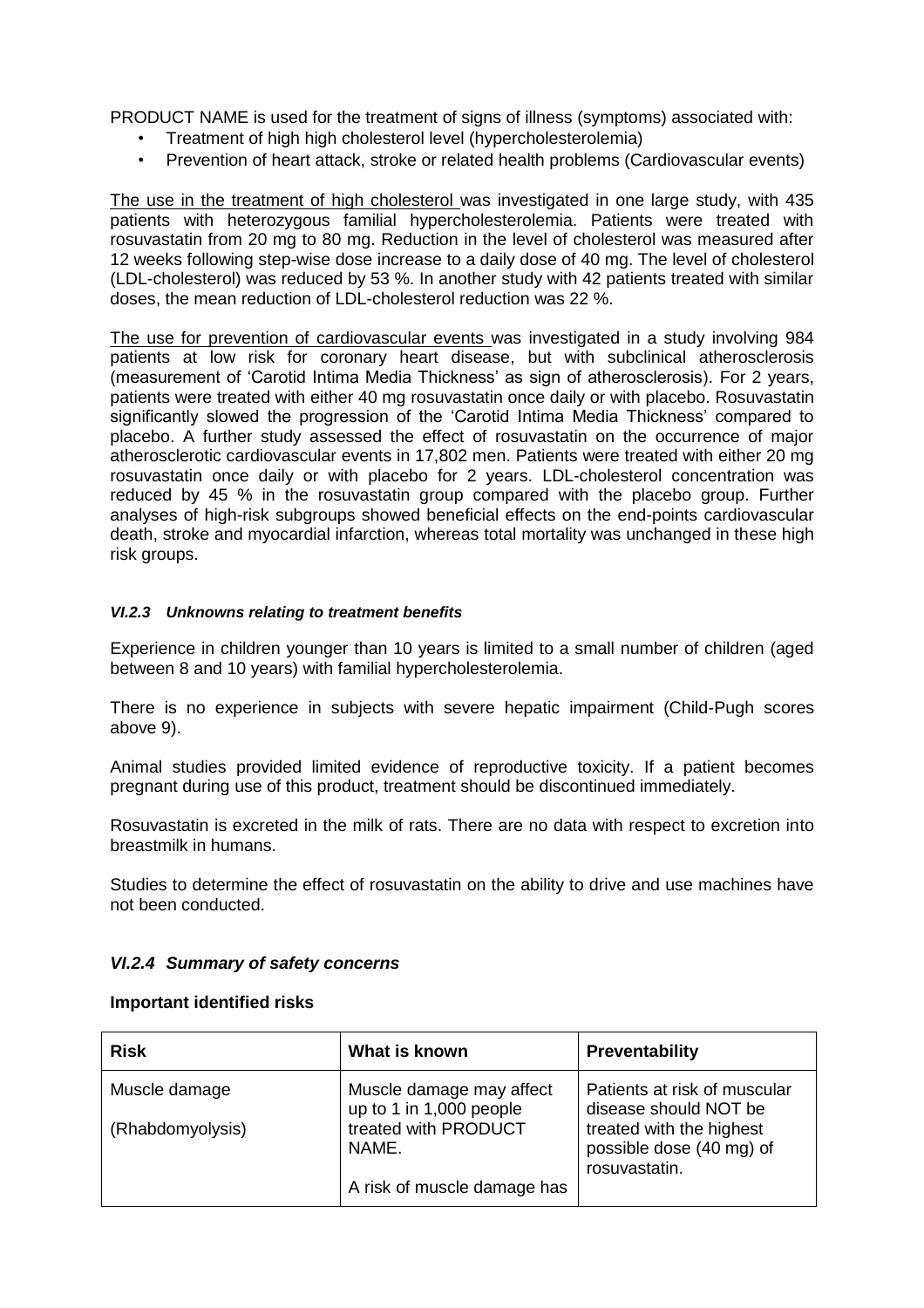|                                                                                                                                                                                                                                                                                                                          | to be considered in patients<br>to whom any of the following<br>apply:<br>• impaired kidney function<br>• reduced function of the<br>thyroid gland<br>• personal or family history<br>of muscular diseases<br>• alcohol abuse<br>• concomitant use of other<br>medicines as desribed in<br>the Package Leafet<br>• increased level of<br>creatinine kinase (CK) in<br>blood before start of the<br>treatment<br>• age 70 years or older<br>Muscle symptoms are more<br>common in children and<br>adolescents than in adults.                                                                                                                                                                   | If CK levels are significantly<br>elevated at baseline (5 time<br>the upper limit of normal)<br>treatment should not be<br>started.<br>Stop taking the drug and talk<br>to your doctor immediately if<br>you have any unusual aches<br>or pains in your muscles<br>which go on for longer than<br>you might expect. As with<br>other statins, a very small<br>number of people have<br>experienced unpleasant<br>muscle effects and rarely<br>these have gone on to<br>become a potentially life<br>threatening muscle damage<br>known as rhabdomyolysis.                                                                                                                                                                                                                                                                                 |
|--------------------------------------------------------------------------------------------------------------------------------------------------------------------------------------------------------------------------------------------------------------------------------------------------------------------------|------------------------------------------------------------------------------------------------------------------------------------------------------------------------------------------------------------------------------------------------------------------------------------------------------------------------------------------------------------------------------------------------------------------------------------------------------------------------------------------------------------------------------------------------------------------------------------------------------------------------------------------------------------------------------------------------|-------------------------------------------------------------------------------------------------------------------------------------------------------------------------------------------------------------------------------------------------------------------------------------------------------------------------------------------------------------------------------------------------------------------------------------------------------------------------------------------------------------------------------------------------------------------------------------------------------------------------------------------------------------------------------------------------------------------------------------------------------------------------------------------------------------------------------------------|
| Muscle ache and pain,<br>increased muscle<br>parameters in blood<br>(creatinine kinase and<br>myoglobin) and in urine<br>(myoglobin) in association<br>with muscle damage<br>(Myopathy, myositis,<br>myalgia, CK increases,<br>myoglobinuria and<br>myoglobinemia (in the<br>setting of rhabdomyolysis<br>and myopathy)) | Muscle pain may affect up to<br>1 in 10 people treated with<br>PRODUCT NAME<br>The frequency of muscle<br>weakness is unknown.<br>A risk of muscle damage has<br>to be considered in patients<br>to whom any of the following<br>apply:<br>• impaired kidney function<br>• reduced function of thyroid<br>gland<br>• personal or family history<br>of muscular diseases<br>• age of 70 years and older<br>• alcohol abuse<br>• concomitant use of other<br>medicines as desribed in<br>the Package Leafet<br>• increased level of<br>creatinine kinase (CK) in<br>blood before start of the<br>treatment.<br>Muscle symptoms are more<br>common in children and<br>adolescents than in adults. | Treatment with the highest<br>possible dose (40 mg) of<br>rosuvastatin is not allowed in<br>patients at risk of muscle<br>disease.<br>If CK levels are significantly<br>elevated at baseline (5 time<br>the upper limit of normal), I<br>treatment should not be<br>started.<br>Therapy should be<br>discontinued if CK levels are<br>markedly elevated (more that<br>5 time the upper limit of<br>normal) or if muscular<br>symptoms are severe and<br>cause daily discomfort (even<br>if CK levels are not above<br>this level).<br>Stop taking the drug and talk<br>to your doctor immediately if<br>you have any unusual aches<br>or pains in your muscles<br>which go on for longer than<br>you might expect. As with<br>other statins, a very small<br>number of people have<br>experienced unpleasant<br>muscle effects and rarely |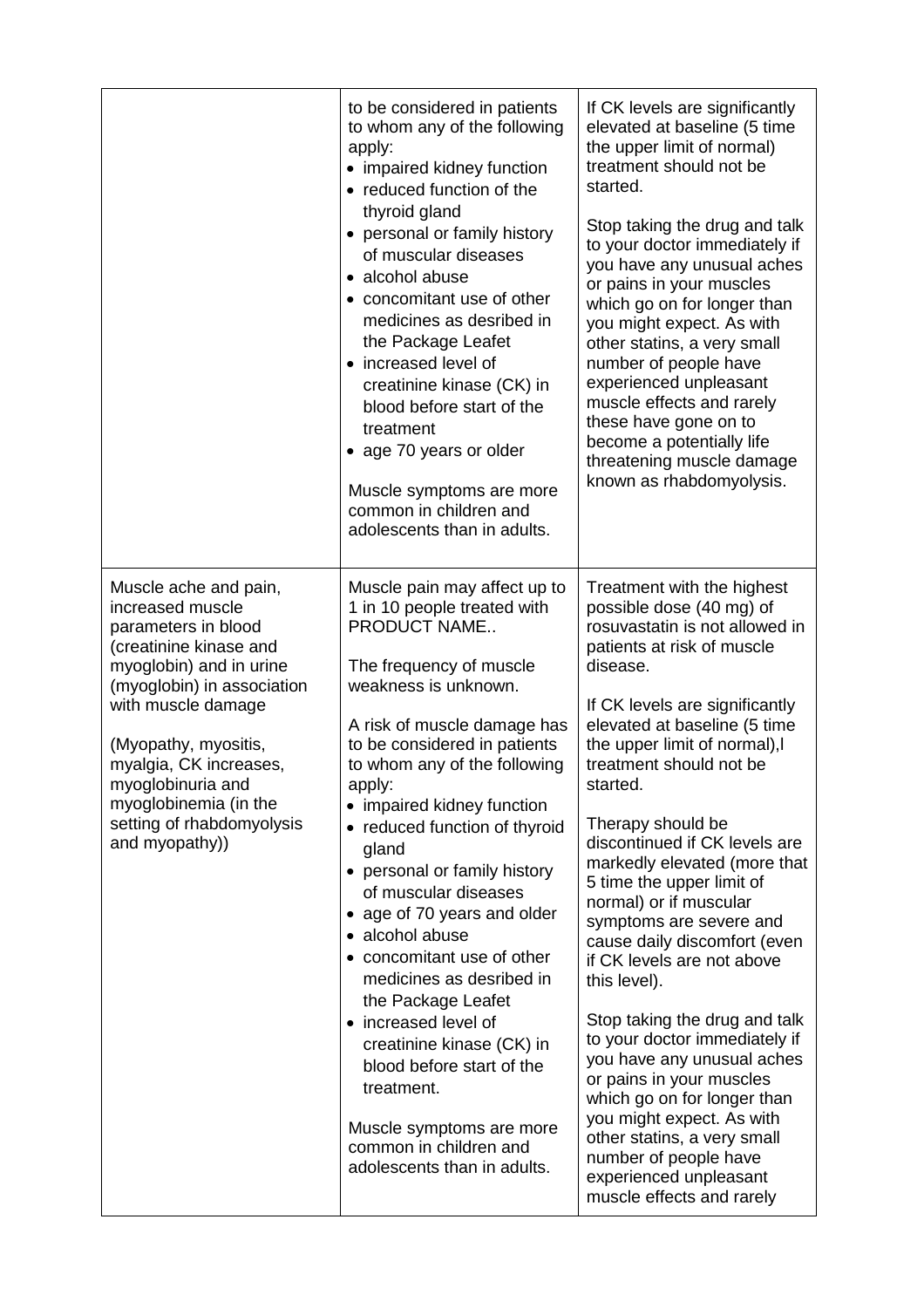|                                                                                                                                    |                                                                                                                                                                             | these have gone on to<br>become a potentially life<br>threatening muscle damage<br>known as rhabdomyolysis.                                                                                                                                                                                                                                                                                                                                                                                                                                                                                                                    |
|------------------------------------------------------------------------------------------------------------------------------------|-----------------------------------------------------------------------------------------------------------------------------------------------------------------------------|--------------------------------------------------------------------------------------------------------------------------------------------------------------------------------------------------------------------------------------------------------------------------------------------------------------------------------------------------------------------------------------------------------------------------------------------------------------------------------------------------------------------------------------------------------------------------------------------------------------------------------|
| Increased levels of liver<br>enzymes, inflammation of<br>the liver, yellowing of the<br>skin and eyes<br>(Increased transaminases, | Increased levels of liver<br>enzymes may affect up to 1<br>in 1,000 people treated with<br>PRODUCT NAME. The<br>majority of cases were mild,<br>asymptomatic and transient. | Rosuvastatin should be used<br>with caution in patients who<br>consume excessive<br>quantities of alcohol and/or<br>have a history of liver<br>disease.                                                                                                                                                                                                                                                                                                                                                                                                                                                                        |
| hepatitis, jaundice)                                                                                                               | Inflamed liver and yellowing<br>of the skin and eyes may<br>affect up to 1 in 10,000<br>people treated with<br>PRODUCT NAME                                                 | Liver function test are usually<br>carried out before and during<br>treatment with the drug.<br>Rosovastatin should not be<br>started, be discontinued or<br>the dose reduced if the level<br>of serum transaminases is<br>greater than 3 times the<br>upper limit of normal.<br>If you get any side effects,<br>talk to your doctor or<br>pharmacist. This includes<br>any possible side effects not<br>listed in the package leaflet.<br>Always take this medicine as<br>prescribed by your doctor<br>and as indicated in the<br>Package Leaflet. This will<br>minimise the risk of<br>developing adverse drug<br>reactions. |
| Inflammation of the pancreas<br>(Pancreatitis)                                                                                     | Inflammation of the pancreas<br>may affect up to 1 in 1,000<br>people treated with<br>PRODUCT NAME.                                                                         | Severe stomach pain can be<br>a sign for an inflamed<br>pancreas. Talk to your doctor<br>or pharmacist if you think<br>you might have pancreatitis.<br>They will advise you on the<br>best course of action.<br>Always take this medicine as<br>prescribed by your doctor<br>and as indicated in the<br>Package Leaflet. This will<br>minimise the risk of<br>developing adverse drug<br>reactions.                                                                                                                                                                                                                            |
| <b>Memory Loss</b><br>(Memory Loss)                                                                                                | Memory loss may affect up<br>to 1 in 10,000 people treated<br>with PRODUCT NAME.                                                                                            | Talk to your doctor or<br>pharmacist if you notice<br>yourself becoming more<br>forgetful during treatment<br>with rosuvastatin.                                                                                                                                                                                                                                                                                                                                                                                                                                                                                               |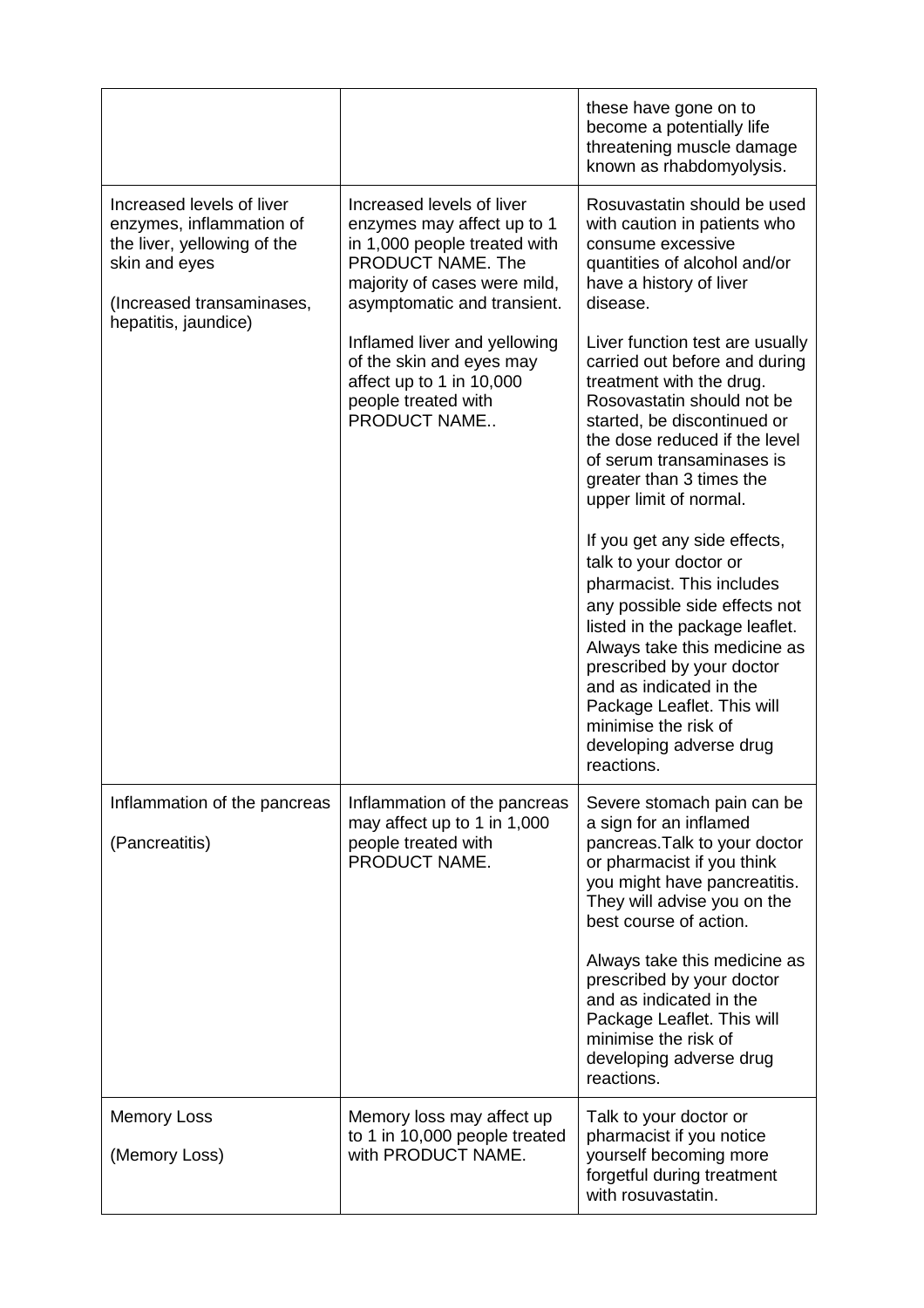| Increase in the amount of<br>protein in the urine<br>(Proteinuria)                                                                          | Increase in the amount of<br>protein in the urine<br>may affect up to 1 in 10<br>people receiving PRODUCT<br>NAME 40mg, and up to 1 in<br>a 100 people receiving<br>PRODUCT NAME 5mg,<br>10mg or 20mg.<br>This usually returns to<br>normal on its own without<br>having to stop taking your<br>rosuvastatin. | An increased protein level in<br>your urine can be discovered<br>during a urine test. Your<br>doctor will advise you on the<br>best course of action.<br>If you get any side effects,<br>talk to your doctor or<br>pharmacist. This includes<br>any possible side effects not<br>listed in the package leaflet.<br>Always take this medicine as<br>prescribed by your doctor<br>and as indicated in the<br>Package Leaflet. This will<br>minimise the risk of<br>developing adverse drug<br>reactions. |
|---------------------------------------------------------------------------------------------------------------------------------------------|---------------------------------------------------------------------------------------------------------------------------------------------------------------------------------------------------------------------------------------------------------------------------------------------------------------|--------------------------------------------------------------------------------------------------------------------------------------------------------------------------------------------------------------------------------------------------------------------------------------------------------------------------------------------------------------------------------------------------------------------------------------------------------------------------------------------------------|
| Serious blistering condition<br>of the skin, mouth, eyes and<br>genitals<br>(Stevens-Johnson syndrome<br>and Toxic epidermal<br>necrolysis) | Serious blistering conditions<br>of the skin, mouth, eyes and<br>genitals have occurred in<br>patients treated with<br>PRODUCT NAME. The<br>frequency of these events is<br>unknown.                                                                                                                          | If you notice blistering of<br>your skin, mouth or genitals,<br>immediately stop taking<br>PRODUCT NAME and<br>consult a doctor.<br>If you get any side effects,<br>talk to your doctor or<br>pharmacist. This includes<br>any possible side effects not<br>listed in the package leaflet.<br>Always take this medicine as<br>prescribed by your doctor<br>and as indicated in the<br>Package Leaflet. This will<br>minimise the risk of<br>developing adverse drug<br>reactions.                      |
| <b>Diabetes</b><br>(Diabetes mellitus)                                                                                                      | Diabetes may affect up to 1<br>in 10 people treated with<br>PRODUCT NAME.<br>Patients with high levels of<br>fats<br>in their<br>sugars<br>and<br>blood, who are overweight or<br>have high blood pressure are<br>risk<br>developing<br>at<br>0f<br>diabetes.                                                 | Your doctor will monitor you<br>closely if you have diabetes<br>or are at risk of developing<br>diabetes.<br>If you get any side effects,<br>talk to your doctor or<br>pharmacist. This includes<br>any possible side effects not<br>listed in the package leaflet.<br>Always take this medicine as<br>prescribed by your doctor<br>and as indicated in the<br>Package Leaflet. This will<br>minimise the risk of                                                                                      |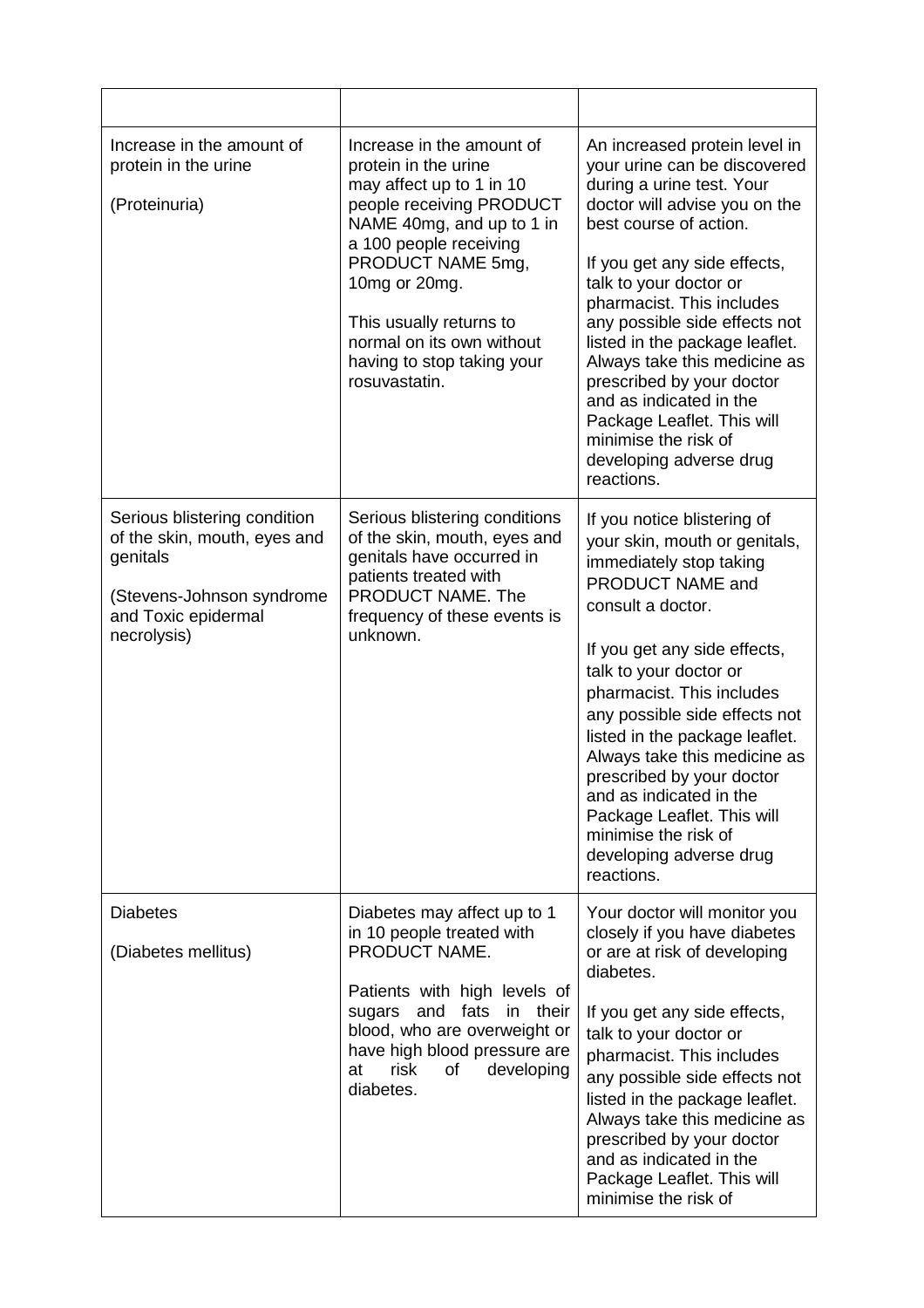|                                                                                                                       |                                                                                                                                                                                                                                                                      | developing adverse drug<br>reactions.                                                                                                                                                                                                                                                                                                         |
|-----------------------------------------------------------------------------------------------------------------------|----------------------------------------------------------------------------------------------------------------------------------------------------------------------------------------------------------------------------------------------------------------------|-----------------------------------------------------------------------------------------------------------------------------------------------------------------------------------------------------------------------------------------------------------------------------------------------------------------------------------------------|
| Depression<br>(Depression)                                                                                            | Depression has been<br>observed in patients treated<br>with PRODUCT NAME; the<br>frequency of this event is<br>unknown.                                                                                                                                              | If you get any side effects,<br>talk to your doctor or<br>pharmacist. This includes<br>any possible side effects not<br>listed in the package leaflet.<br>Always take this medicine as<br>prescribed by your doctor<br>and as indicated in the<br>Package Leaflet. This will<br>minimise the risk of<br>developing adverse drug<br>reactions. |
| Sleep disturbances,<br>including insomnia and<br>nightmares<br>(Sleep disorders including<br>insomnia and nightmares) | Sleep disturbances,<br>including an inability to sleep<br>and nightmares, have been<br>observed in patients treated<br>with PRODUCT NAME. The<br>frequency of this event is<br>unknown.                                                                              | If you get any side effects,<br>talk to your doctor or<br>pharmacist. This includes<br>any possible side effects not<br>listed in the package leaflet.<br>Always take this medicine as<br>prescribed by your doctor<br>and as indicated in the<br>Package Leaflet. This will<br>minimise the risk of<br>developing adverse drug<br>reactions. |
| Muscle damage caused by<br>immune disorders<br>(Immune-mediated<br>necrotizing myopathy)                              | Immune-mediated<br>necrotising myopathy (a<br>muscle disorder<br>characterised by cell death<br>and caused by the body's<br>own immune system) has<br>been observed in patients<br>treated with PRODUCT<br>NAME. The frequency of this<br>event cannot be estimated. | If you get any side effects,<br>talk to your doctor or<br>pharmacist. This includes<br>any possible side effects not<br>listed in the package leaflet.<br>Always take this medicine as<br>prescribed by your doctor<br>and as indicated in the<br>Package Leaflet. This will<br>minimise the risk of<br>developing adverse drug<br>reactions. |
| Decreased platelet count<br>(Thrombocytopenia/decreas<br>ed platelet count)                                           | Decreased platelet count<br>may affect up to 1 in 1.000<br>people treated with<br>PRODUCT NAME.                                                                                                                                                                      | If you get any side effects,<br>talk to your doctor or<br>pharmacist. This includes<br>any possible side effects not<br>listed in the package leaflet.<br>Always take this medicine as<br>prescribed by your doctor<br>and as indicated in the<br>Package Leaflet. This will<br>minimise the risk of<br>developing adverse drug<br>reactions. |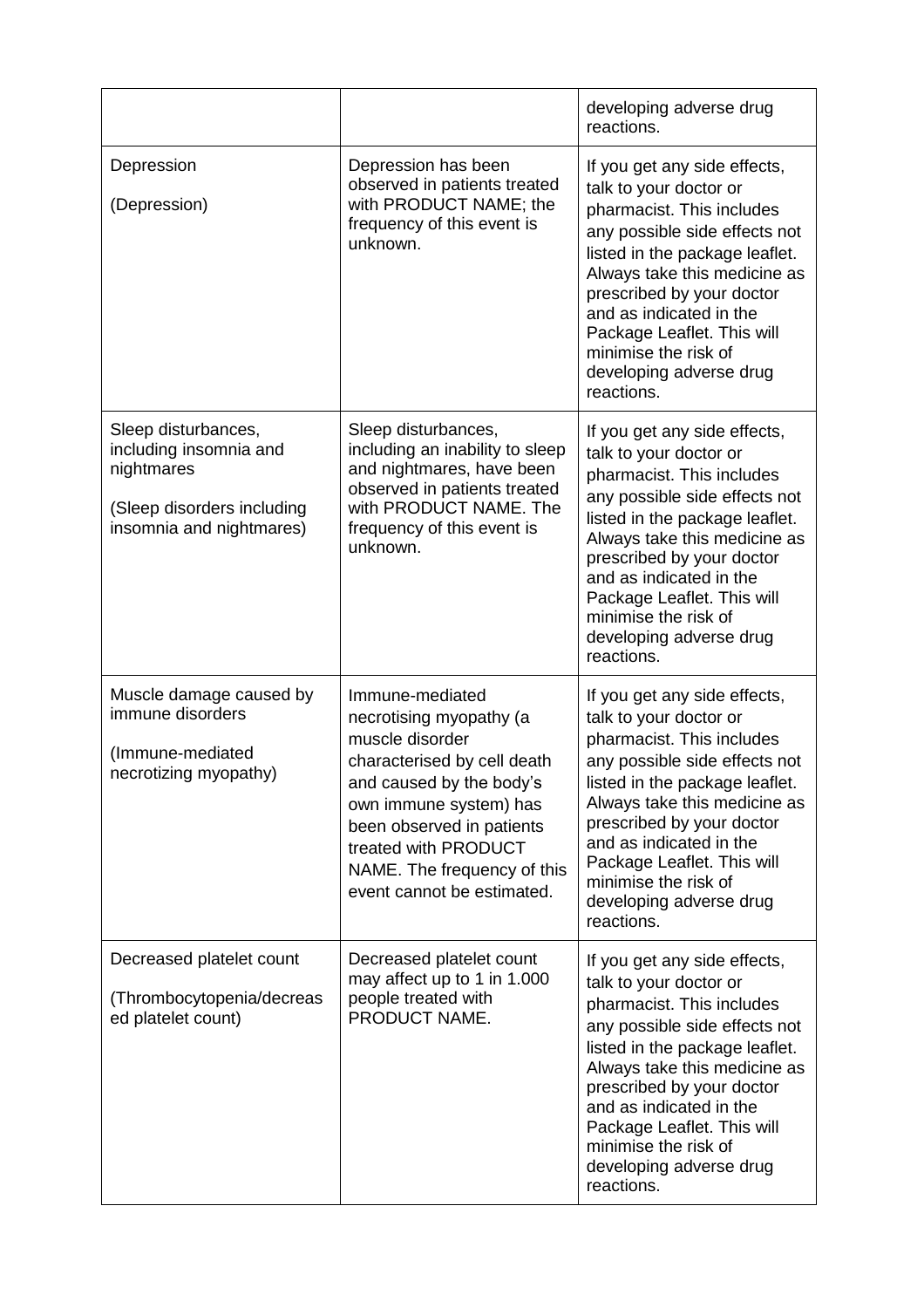| Tendon injuries<br>(Tendon disorders)                                                                                                                                                                                                                                                                                                                                                                                                                       | The frequency of tendon<br>injuries is unknown.                                                                                                                                                                                                                                                                                                                                                                                                            | If you get any side effects,<br>talk to your doctor or<br>pharmacist. This includes<br>any possible side effects not<br>listed in the package leaflet.<br>Always take this medicine as<br>prescribed by your doctor<br>and as indicated in the<br>Package Leaflet. This will<br>minimise the risk of<br>developing adverse drug<br>reactions.      |
|-------------------------------------------------------------------------------------------------------------------------------------------------------------------------------------------------------------------------------------------------------------------------------------------------------------------------------------------------------------------------------------------------------------------------------------------------------------|------------------------------------------------------------------------------------------------------------------------------------------------------------------------------------------------------------------------------------------------------------------------------------------------------------------------------------------------------------------------------------------------------------------------------------------------------------|----------------------------------------------------------------------------------------------------------------------------------------------------------------------------------------------------------------------------------------------------------------------------------------------------------------------------------------------------|
| Interactions with ciclosporin,<br>various protease inhibitor<br>combinations with ritonavir,<br>gemfibrozil, eltrombopag,<br>dronedarone, itraconazole,<br>warfarin, other vitamin K<br>antagonists and ezetimibe<br>(Drug-drug interactions<br>including, ciclosporin,<br>various protease inhibitor<br>combinations with ritonavir,<br>gemfibrozil, eltrombopag,<br>dronedarone, itraconazole,<br>warfarin, other vitamin K<br>antagonists and ezetimibe) | warning<br>concerning<br>the<br>A<br>treatment<br>with<br>following<br>in<br>the<br>drugs<br>is<br>stated<br>Package leaflet:<br>ciclosporin (used for<br>example, after organ<br>transplants),<br>ritonavir with lopinavir<br>$\bullet$<br>and/or atazanavir (used<br>to treat the HIV infection,<br>fibrates (such as<br>$\bullet$<br>gemfibrozil, fenofibrate),<br>any other medicine used<br>$\bullet$<br>to lower cholesterol<br>(such as ezetimibe). | Tell<br>doctor<br>your<br>or<br>pharmacist if you are taking,<br>have recently taken or might<br>take any other medicines.<br>Always take this medicine as<br>prescribed<br>by your doctor<br>indicated<br>the<br>and<br>as<br>in<br>Package Leaflet. This<br>will<br>minimize<br>the<br>risk<br>Ωf<br>developing<br>adverse<br>drug<br>reactions. |

## **Important potential risks**

| <b>Risk</b>                                                                          | What is known<br>(Including reason why it is considered a potential risk)                                                                                                                                                                                                                                                         |
|--------------------------------------------------------------------------------------|-----------------------------------------------------------------------------------------------------------------------------------------------------------------------------------------------------------------------------------------------------------------------------------------------------------------------------------|
| Renal failure (including acute<br>and chronic renal failure) and<br>renal impairment | Patients treated with the medicinal product may be at an<br>increased risk of developing this safety concern.                                                                                                                                                                                                                     |
|                                                                                      | Renal impairment is considered as predisposing factor for<br>myopathy/rhabdomyolysis.                                                                                                                                                                                                                                             |
|                                                                                      | Proteinuria, detected by dipstick testing and mostly tubular<br>in origin, has been observed in patients treated with higher<br>doses of rosuvastatin, in particular 40 mg, where it was<br>transient or intermittent in most cases. Proteinuria has not<br>been shown to be predictive of acute or progressive renal<br>disease. |
|                                                                                      | Cases haematuria have been reported from post-marketing<br>experience in temporal association with the intake of<br>rosuvastatin However, a causal relationship has not been<br>established.                                                                                                                                      |
|                                                                                      | The reporting rates for serious renal events are higher at the                                                                                                                                                                                                                                                                    |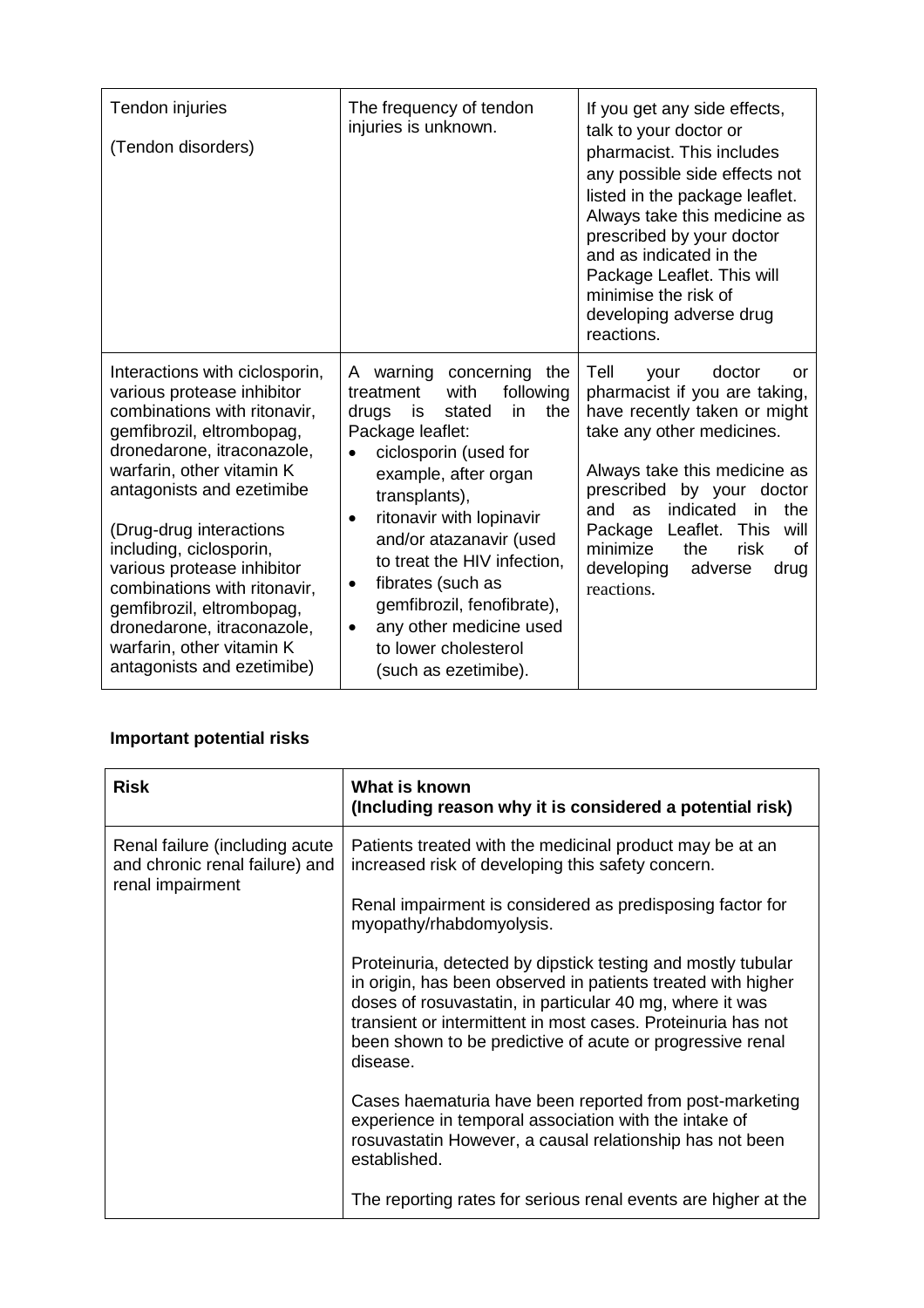|                                                                           | 40 mg dose.                                                                                                                                                                                                                                                                                                                                                                                                                                      |
|---------------------------------------------------------------------------|--------------------------------------------------------------------------------------------------------------------------------------------------------------------------------------------------------------------------------------------------------------------------------------------------------------------------------------------------------------------------------------------------------------------------------------------------|
| Hepatic failure: including<br>hepatic necrosis and<br>fulminant hepatitis | Patients treated with the medicinal product may be at an<br>increased risk of developing this safety concern.                                                                                                                                                                                                                                                                                                                                    |
|                                                                           | Cases increased hepatic transaminases, jaundice and<br>hepatits have been reported from post-marketing experience<br>in temporal association with the intake of rosuvastatin<br>However, a causal relationship has not been established.                                                                                                                                                                                                         |
|                                                                           | The reporting rate for serious hepatic events (consisting<br>mainly of increased hepatic transaminases) in post-<br>marketing use is higher at the 40 mg dose.                                                                                                                                                                                                                                                                                   |
| Peripheral neuropathy                                                     | Patients treated with the medicinal product may be at an<br>increased risk of developing this safety concern.                                                                                                                                                                                                                                                                                                                                    |
|                                                                           | Cases increased peripheral neuropathy have been reported<br>very rarely from post-marketing experience in temporal<br>association with the intake of rosuvastatin. Polyneuropathy<br>was reported rarely. However, a causal relationship has not<br>been established.                                                                                                                                                                            |
| Amyotrophic lateral sclerosis                                             | Patients treated with the medicinal product may be at an<br>increased risk of developing this safety concern.                                                                                                                                                                                                                                                                                                                                    |
| Interstitial lung disease                                                 | Patients treated with the medicinal product may be at an<br>increased risk of developing this safety concern.                                                                                                                                                                                                                                                                                                                                    |
|                                                                           | Exceptional cases of interstitial lung disease have been<br>reported with some statins, especially with long term<br>therapy. Symptoms can include dyspnoea, non-productive<br>cough and deterioration in general health (fatigue, weight<br>loss and fever). If it is suspected a patient has developed<br>interstitial lung disease, statin therapy should be<br>discontinued.                                                                 |
| Drug-drug interaction with<br>fibrates (other than                        | Concomitant use of fibrates is considered as risk factor for<br>development of myopathy/rhabdomyolysis.                                                                                                                                                                                                                                                                                                                                          |
| gemfibrozil)                                                              | Based on data from specific interaction studies no<br>pharmacokinetic relevant interaction with fenofibrate is<br>expected, however a pharmacodynamic interaction may<br>occur. Fibrates increase the risk of myopathy when given<br>concomitantly with HMG-CoA reductase inhibitors, probably<br>because they can produce myopathy when given alone. The<br>40 mg dose of rosuvastatin is contraindicated with<br>concomitant use of a fibrate. |

# **Missing information**

| <b>Risk</b>               | What is known                                                                                                     |
|---------------------------|-------------------------------------------------------------------------------------------------------------------|
| Severe hepatic impairment | There is no experience in subjects with severe hepatic<br>impairment (Child-Pugh scores above 9). Rosuvastatin is |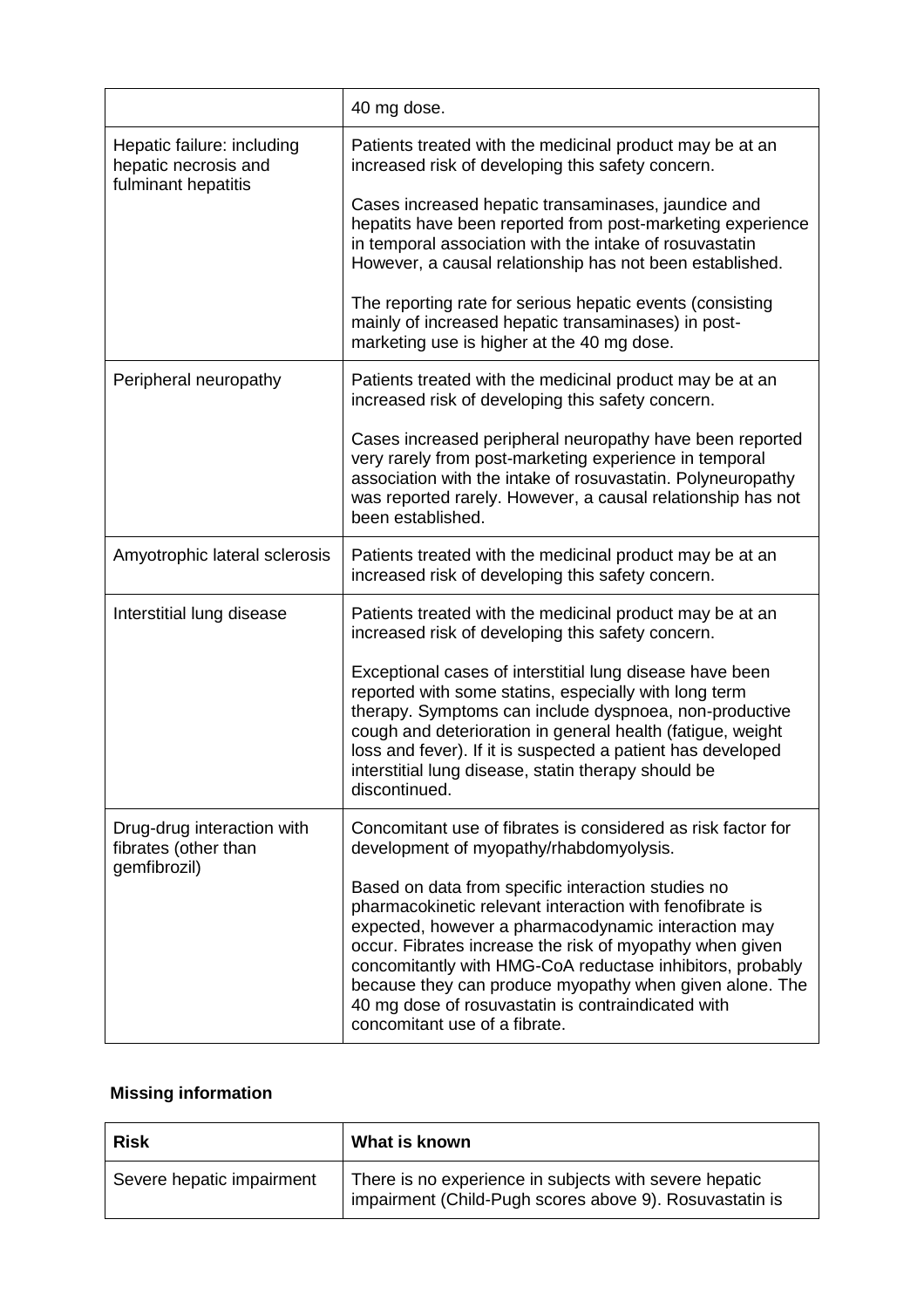|                                                | contraindicated in patients with active liver disease.<br>Increased systemic exposure has been observed in subjects<br>with Child-Pugh scores of 8 and 9. In these patients an<br>assessment of renal function should be considered.                                                                                                                                                                                                                                                                                                                                                                                                                                                                                               |
|------------------------------------------------|------------------------------------------------------------------------------------------------------------------------------------------------------------------------------------------------------------------------------------------------------------------------------------------------------------------------------------------------------------------------------------------------------------------------------------------------------------------------------------------------------------------------------------------------------------------------------------------------------------------------------------------------------------------------------------------------------------------------------------|
| <b>Elderly subjects</b>                        | A start dose of 5 mg is recommended in patients aged 70<br>years and older. No other dosage adjudments are necessary<br>in relation to age                                                                                                                                                                                                                                                                                                                                                                                                                                                                                                                                                                                         |
| Paediatric subjects                            | After 52 weeks of study treatment, no effect on growth,<br>weight, BMI or sexual maturation was detected. The clinical<br>trial experience in children and adolescent patients is limited<br>and the long-term effects of rosuvastatin (more than 1 year)<br>on puberty are unknown.<br>Creatine kinase elevations (above 10 time the upper limit of<br>normal) and muscle symptoms following exercise or<br>increased physical activity were observed more frequently in<br>a 52-week clinical trial of children and adolescents<br>compared to adults. In other respects, the safety profile of<br>rosuvastatin was similar in children and adolescents                                                                          |
|                                                | compared to adults.                                                                                                                                                                                                                                                                                                                                                                                                                                                                                                                                                                                                                                                                                                                |
| Severe renal impairment                        | In a study in subjects with varying degrees of renal<br>impairment, mild to moderate renal disease had no influence<br>on plasma concentration of rosuvastatin or the N-desmethyl<br>metabolite. Subjects with severe impairment (CrCl < 30<br>ml/min) had a 3-fold increase in plasma concentration and a<br>and a 9-fold increase in the N-desmethyl metabolite<br>concentration compared to healthy volunteers.<br>Therefore the recommended start dose is 5 mg in patients<br>with moderate renal impairment (creatinine clearance < 60<br>ml/min). The 40 mg dose is contraindicated in patients with<br>moderate renal impairment. The use of rosuvastatin in<br>patients with severe renal impairment (creatinine clearance |
|                                                | < 30 ml/min) is contraindicated for all doses.                                                                                                                                                                                                                                                                                                                                                                                                                                                                                                                                                                                                                                                                                     |
| Pregnant or lactating women                    | Since cholesterol and other products of cholesterol<br>biosynthesis are essential for the development of the foetus,<br>the potential risk from inhibition of HMG-CoA reductase<br>outweighs the advantage of treatment during pregnancy.<br>Animal studies provide limited evidence of reproductive<br>toxicity. If a patient becomes pregnant during use of this<br>product, treatment should be discontinued immediately.<br>Rosuvastatin is excreted in the milk of rats. There are no                                                                                                                                                                                                                                         |
|                                                | data with respect to excretion in milk in humans.                                                                                                                                                                                                                                                                                                                                                                                                                                                                                                                                                                                                                                                                                  |
| Asian population: increased<br>plasma exposure | Pharmacokinetic studies show an increase in exposure in<br>Asian subjects compared with Caucasians. The<br>recommended start dose is 5 mg for patients of Asian<br>ancestry. The 40 mg dose is contraindicated in these<br>patients.                                                                                                                                                                                                                                                                                                                                                                                                                                                                                               |
| Very low LDL-C levels                          | Very low LDL-C levels can occur. Although it is the aim of<br>lipid-lowering therapy to keep LDL-C levels low (below 100                                                                                                                                                                                                                                                                                                                                                                                                                                                                                                                                                                                                           |